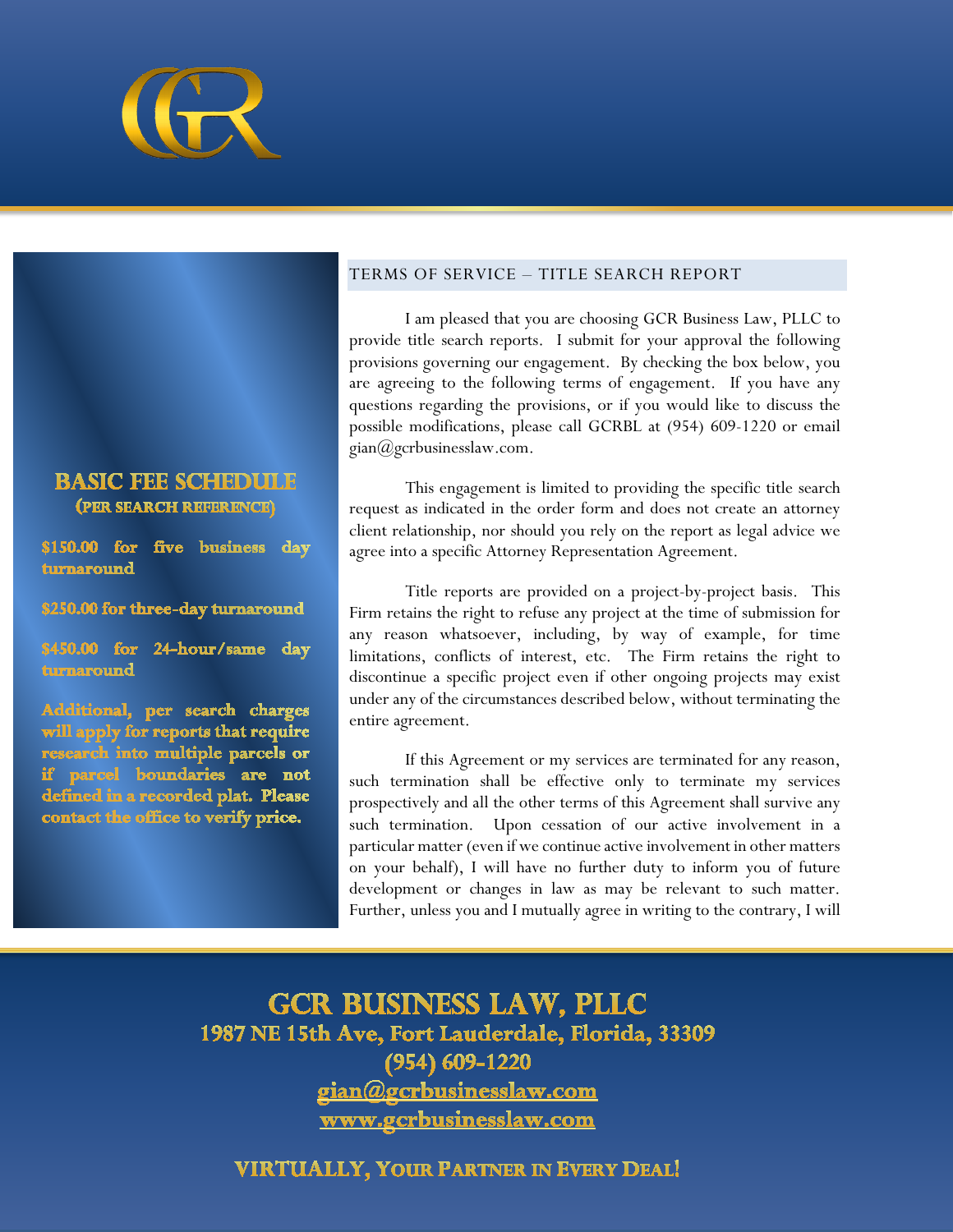

have no obligation to monitor renewal or notice dates or similar deadlines that may arise from the matters for which I had been retained.

After completion of the matter, changes may occur in the applicable law or regulation that could have an impact upon your future rights and liabilities. Unless you engage me after completion of the matter to provide additional advice on issues arising from the matter, the Firm has no continuing obligation to advise you with respect to future legal developments.

I provide abstracts of title to many clients on many matters without any involvement in the transaction or dispute concerned. However, I also represent clients in title matters. The possibility exists that one of our current or future clients may take positions adverse to you or your client. I provide information publicly available and should, in most likelihood, be exempt from claims of privilege. However, I agree that your confidential or proprietary information of a non-public nature that I may obtain during your engagement of my services is of paramount importance to you and I will never use the information gained in representing you in any way for another client or my benefit. I will decline services if I am unable to provide an objective report due to my personal or professional involvement in the property or the parties concerned.

To the extent there is no actual and present conflict of interest, you agree to waive such conflict so long as the other clients' matters are materially unrelated to any matter for which you retained my services, and your proprietary or confidential information is not used. While I will never represent a client, the representation of whom may result in a material disadvantage to you, you agree to waive any perceived conflict arising solely because the other client has a competing interest or opposing interest to yours, but my representation dos not advocate the legal or political position that is of a disadvantage to you or your affiliates, or my representation of the other client is not directly against you in a matter in which you are the opposing party.

Stated differently, in the event a present conflict of interest exists between the you and other clients or in the event one arises in the future, you agree to waive any such conflict of interest or other objection that would preclude my representation of another client in other current or future matters, substantially unrelated to this representation of the Company.

You agree to cooperate fully with me and to provide promptly all information known or available to you, that is relevant to my representation. You agree to notify me promptly of any change in the address or contact data for Client and any other party, and promptly pay invoices and replenish cost deposits if any.

#### FEES.

The Firm may require the pre-payment of a \$150.00 fee per search order at the time of submissions. Unless otherwise specifically agreed in writing, an online form submission will be considered a fee quote request, and I will provide you with a quote for the project described within 24 hours of submission. No further action may commence until we agree in writing as to the fee amount and payment schedule, and any prepayment under the agreed payment schedule is paid.

## Page 2 of 3

GCR Business Law, PLLC | 1987 NE 15th Ave, Ft Lauderdale, FL 33305 | (954) 609-1220 GIAN@GCRBUSINESSLAW.COM | WWW.GCRBUSINESSLAW.COM